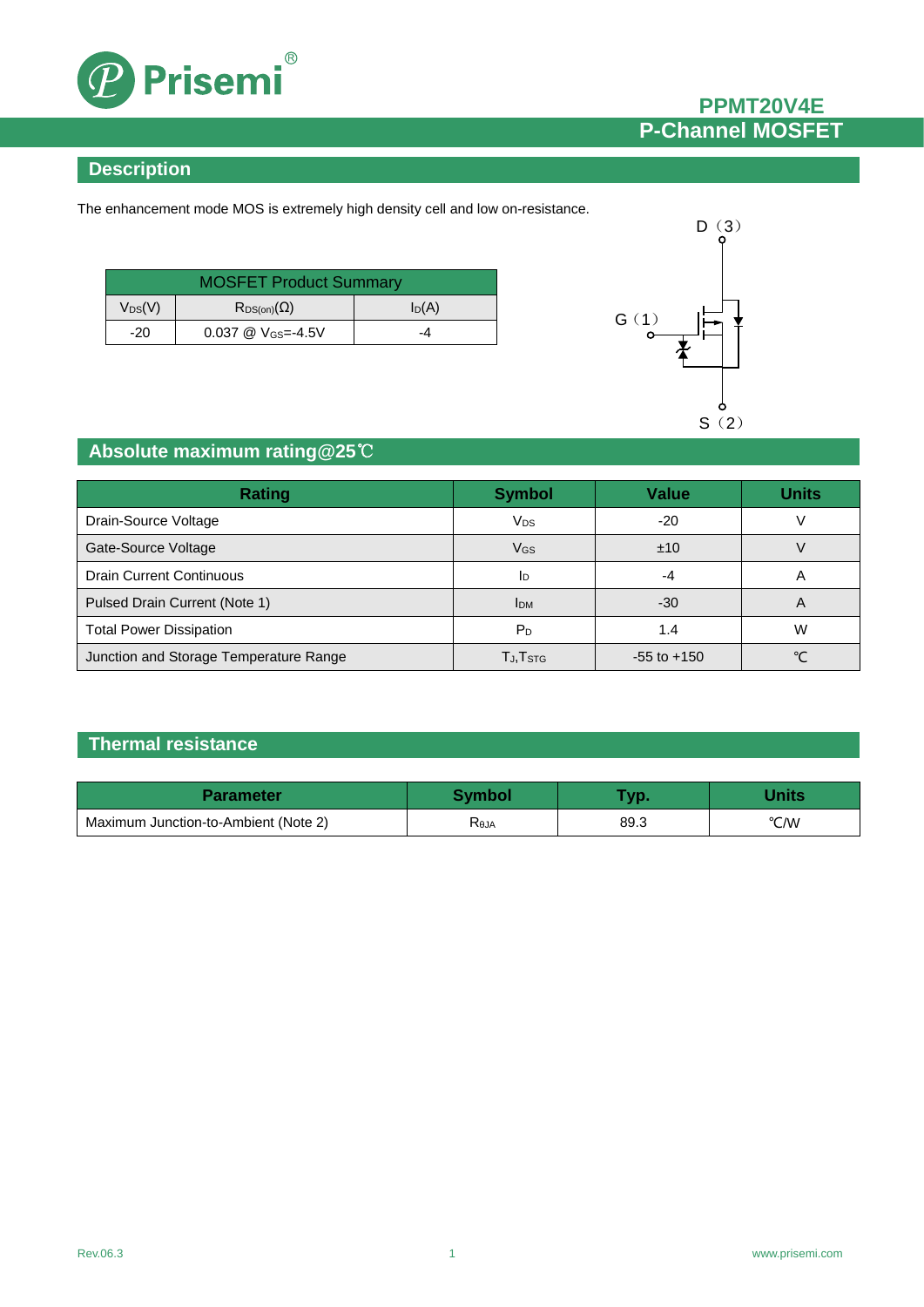## **P-Channel MOSFET**

#### **PPMT20V4E**

## **Electrical characteristics per line@25**℃**( unless otherwise specified)**

| <b>Parameter</b>                  | <b>Symbol</b>                              | <b>Conditions</b>                                                                         | Min.                     | Typ.                     | Max.                     | <b>Units</b> |
|-----------------------------------|--------------------------------------------|-------------------------------------------------------------------------------------------|--------------------------|--------------------------|--------------------------|--------------|
| Drain-Source Breakdown Voltage    | <b>BV</b> <sub>DSS</sub>                   | $I_D = -250\mu A$ , $V_{GS} = 0V$                                                         | $-20$                    | $\overline{\phantom{a}}$ | $\blacksquare$           | $\vee$       |
| Zero Gate Voltage Drain Current   | <b>l</b> pss                               | $V_{DS} = -20V$ , $V_{GS} = 0V$                                                           |                          |                          | $-1.0$                   | μA           |
| Gate-to-Source Forward Leakage    | lgss                                       | $V_{GS} = \pm 10V$ , $V_{DS} = 0V$                                                        |                          | $\blacksquare$           | ±10                      | μA           |
| <b>Gate Threshold Voltage</b>     | $V$ <sub>GS(th)</sub>                      | $V_{DS} = V_{GS}$ , $I_D = -250 \mu A$                                                    | $-0.4$                   | $-0.65$                  | $-1.0$                   | $\vee$       |
| Static Drain-Source On-Resistance | $V$ <sub>GS</sub> =-4.5V, $I_D$ =-4A       | ٠                                                                                         | 0.037                    | 0.047                    | Ω                        |              |
|                                   | $R_{DS(ON)}$                               | $V$ <sub>GS</sub> =-2.5V, $I_D$ =-4A                                                      | $\overline{\phantom{a}}$ | 0.049                    | 0.060                    | Ω            |
| Forward Trans conductance         | <b>GFS</b>                                 | $V_{DS} = -5V$ , $I_D = -4A$                                                              | 8                        | $\overline{\phantom{a}}$ | $\overline{\phantom{a}}$ | S            |
| <b>Total Gate Charge</b>          | Qg                                         |                                                                                           | ٠                        | 17                       |                          |              |
| Gate-to-Source Charge             | Qgs                                        | $I_D = -4A$ , $V_{DS} = -10V$ .<br>$V$ <sub>GS</sub> = -4.5 $V$                           |                          | 1.2                      |                          | nC           |
| Gate-to-Drain(Miller) Charge      | Qgd                                        |                                                                                           |                          | 4.3                      |                          |              |
| Input Capacitance                 | <b>C</b> <sub>ISS</sub>                    |                                                                                           |                          | 1250                     |                          | pF           |
| <b>Output Capacitance</b>         | $C_{DSS}$                                  | $V$ <sub>GS</sub> = $0$ V, $V_{DS}$ = $-10V$ ,<br>$f=1$ MHz                               | $\overline{\phantom{a}}$ | 200                      |                          | pF           |
| Reverse Transfer Capacitance      | <b>CRSS</b>                                |                                                                                           | -                        | 155                      |                          | pF           |
| Turn-On Delay Time                | $t_{d(on)}$                                |                                                                                           | $\overline{\phantom{a}}$ | 9.3                      | ٠                        |              |
| <b>Rise Time</b>                  | $t_{r}$                                    | V <sub>DD</sub> =-10V, V <sub>GS</sub> =-4.5V,<br>$R_L = 2.5\Omega$ , $R_{GEN} = 3\Omega$ | $\overline{\phantom{a}}$ | 15                       | $\blacksquare$           | ns           |
| Turn-Off Delay Time               | $t_{d(off)}$                               |                                                                                           |                          | 80                       | $\overline{\phantom{a}}$ |              |
| Fall Time                         | $t_{f}$                                    |                                                                                           |                          | 25                       |                          |              |
| Diode Forward Voltage (Note 3)    | $V$ GS=0V, Is=-1A<br><b>V<sub>sp</sub></b> |                                                                                           |                          |                          | $-1.2$                   | $\vee$       |
| Diode Forward Current (Note 2)    | Is                                         |                                                                                           |                          |                          | $-2.2$                   | A            |

**Note1:** Repetitive Rating: Pulse width limited by maximum junction temperature.

**Note2:** Surface Mounted on FR4 Board, t≤10sec.

**Note3:** Pulse Test Pulse Width ≤300μs, Duty Cycle ≤2%.

#### **Typical Characteristics**





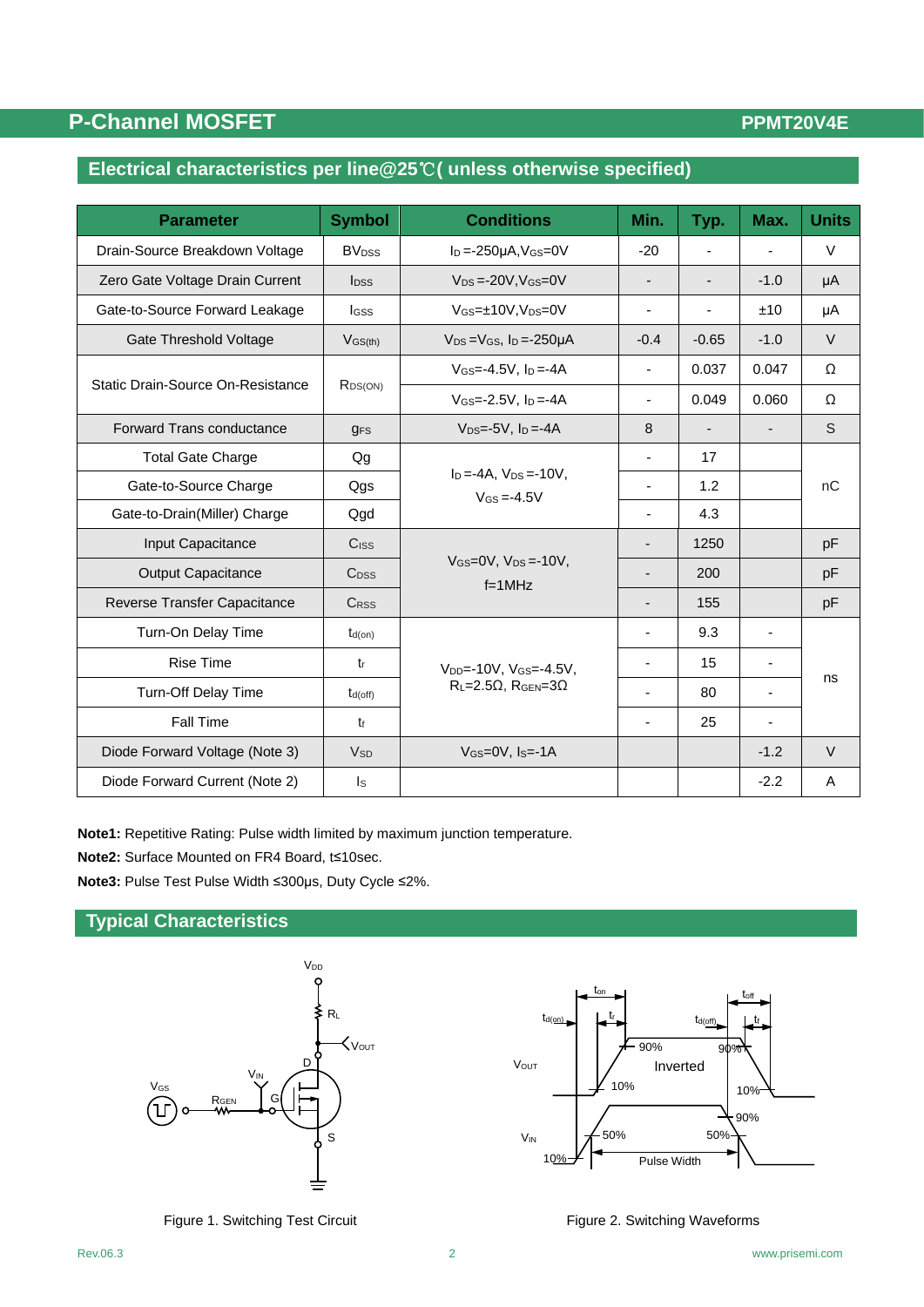### **P-Channel MOSFET PPMT20V4E**

V<sub>GS</sub>  $-7.0V$  -5.0V -4.5V  $-3.0V$  -2.5V -1.8V -1.5V Bottom -1.0V

10

50°C



 $V$ GS=-4.5 $V$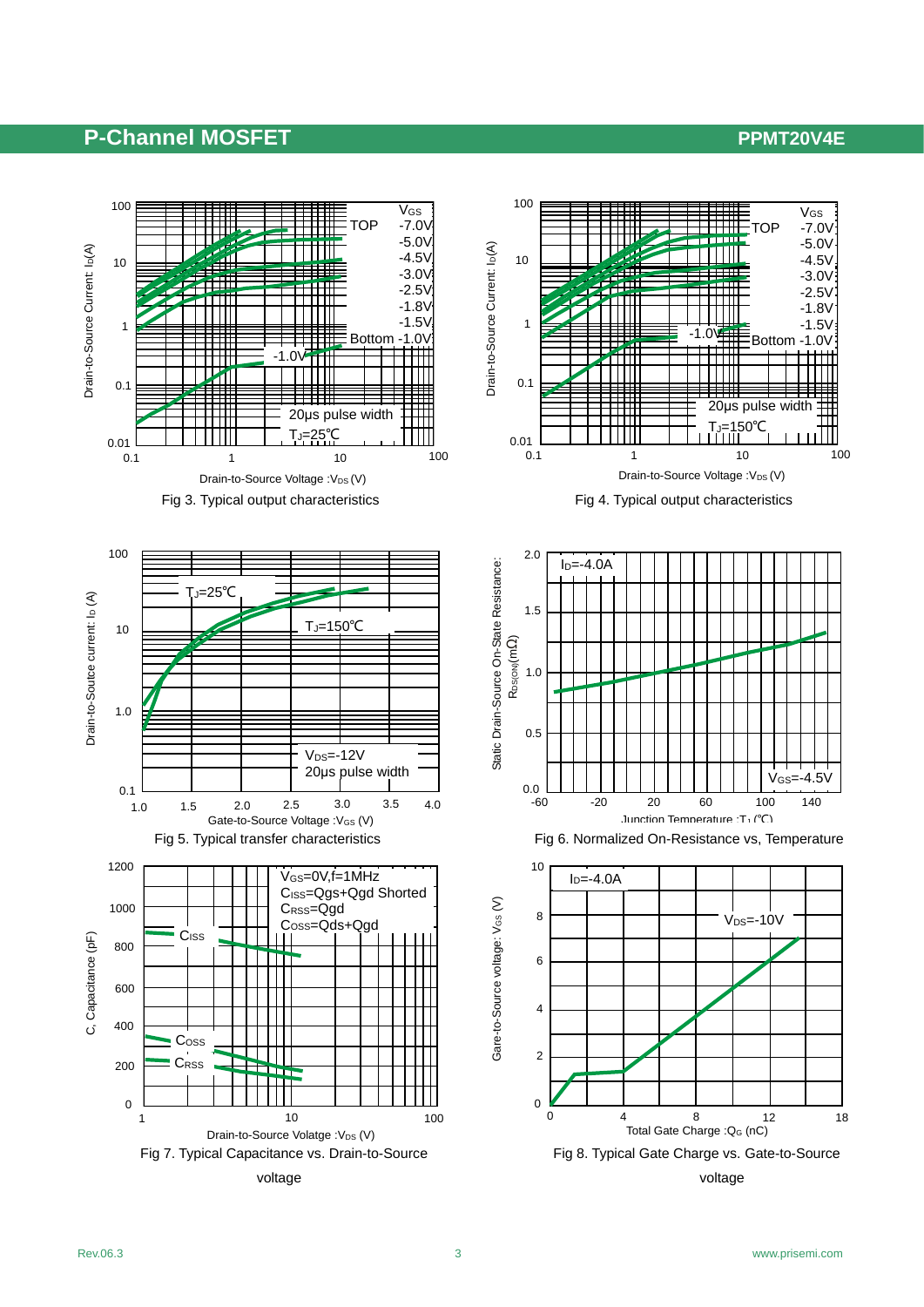### **P-Channel MOSFET PPMT20V4E**



Rectangular Pulse Duration (sec)

Fig 13. Maximum Effective Transient Thermal Impedance, Junction-to-Ambient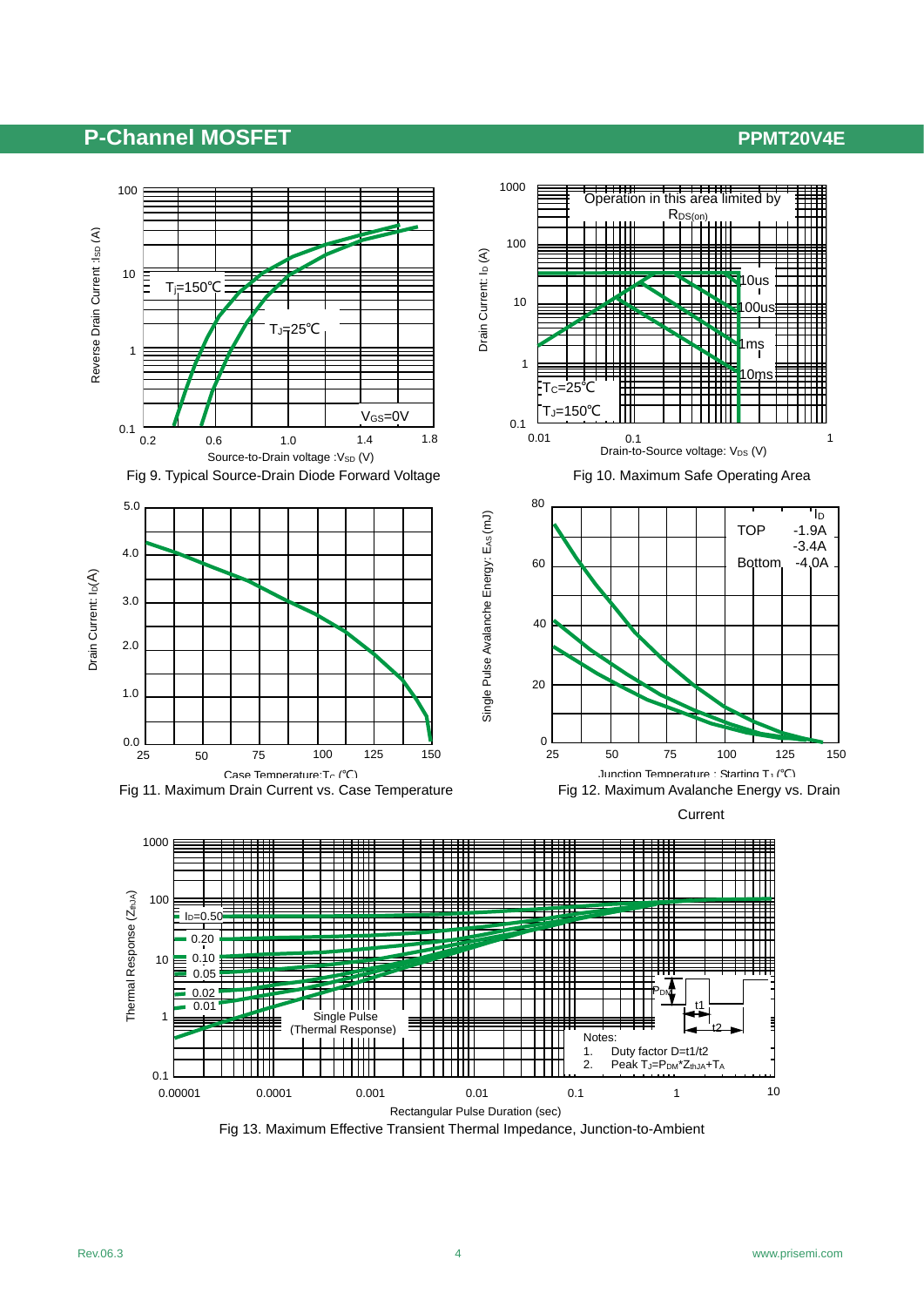## **P-Channel MOSFET PPMT20V4E**



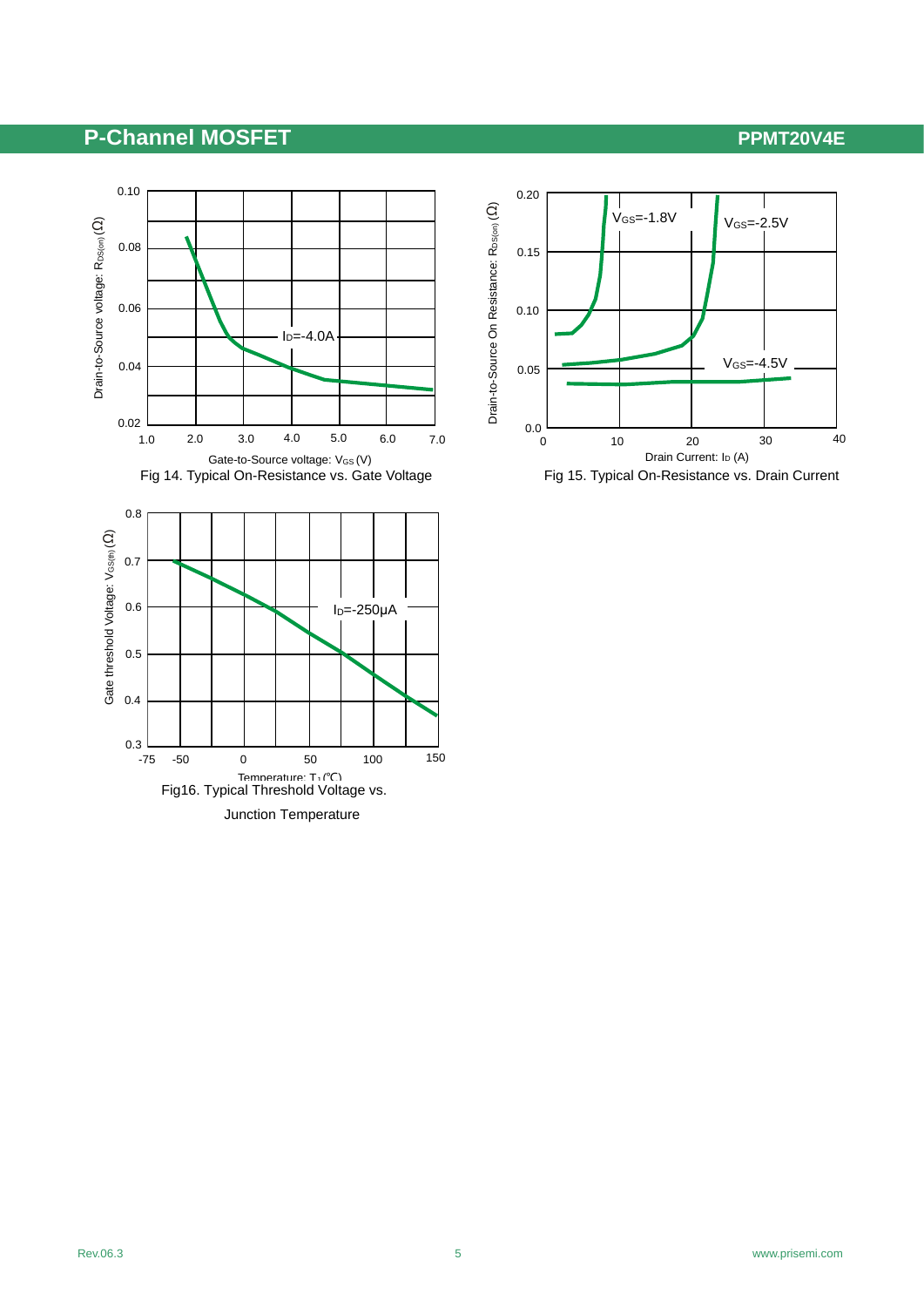# **P-Channel MOSFET** *P-Channel MOSFET*

## **Product dimension(SOT-23)**





|          |             | <b>Millimeters</b> | <b>Inches</b> |              |  |
|----------|-------------|--------------------|---------------|--------------|--|
| Dim      | <b>MIN</b>  | <b>MAX</b>         | <b>MIN</b>    | <b>MAX</b>   |  |
| Α        | 2.80        | 3.00               | 0.1102        | 0.1197       |  |
| B        | 1.20        | 1.40               | 0.0472        | 0.0551       |  |
| C        | 2.10        | 2.50               | 0.0830        | 0.0984       |  |
| D        | 0.89        | 1.02               | 0.0350        | 0.0401       |  |
| E        | 0.45        | 0.60               | 0.0177        | 0.0236       |  |
| F        | 1.78        | 2.04               | 0.0701        | 0.0807       |  |
| G        | 0.085       | 0.177              | 0.0034        | 0.0070       |  |
| H        | 0.45        | 0.60               | 0.0180        | 0.0236       |  |
| J        | 0.37        | 0.50               | 0.0150        | 0.0200       |  |
| K        | 0.89        | 1.11               | 0.0350        | 0.0440       |  |
| L        | 0.013       | 0.100              | 0.0005        | 0.0040       |  |
| $\theta$ | $0^{\circ}$ | $10^{\circ}$       | $0^{\circ}$   | $10^{\circ}$ |  |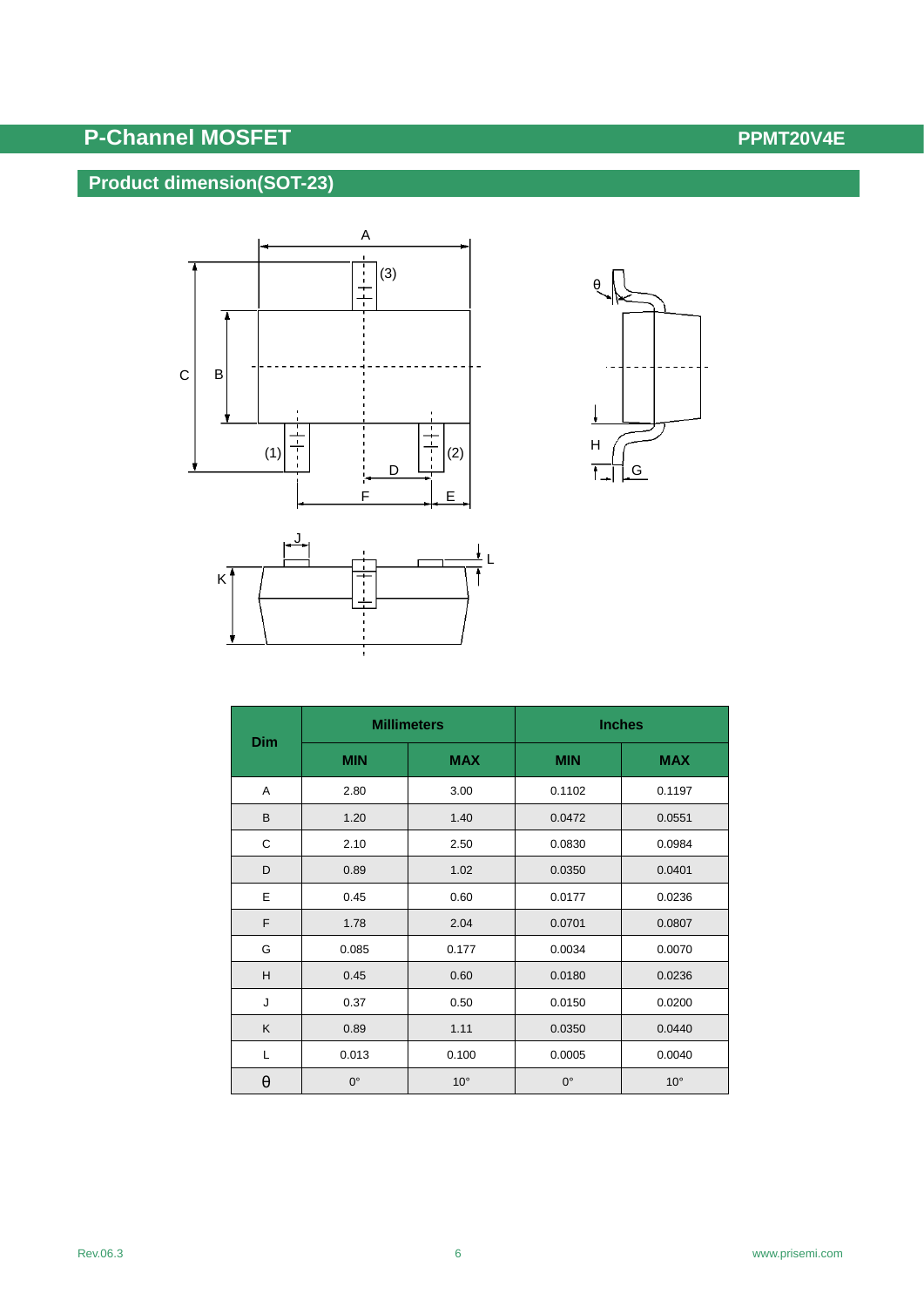# **P-Channel MOSFET** *P-Channel MOSFET*



Unit:mm

**Load with information**







 $G(1)$ 

## **Ordering information**

| <b>Device</b> | Package          | Reel | <b>Shipping</b>    |
|---------------|------------------|------|--------------------|
| PPMT20V4E     | SOT-23 (Pb-Free) | ァ    | 3000 / Tape & Reel |

 $S(2)$